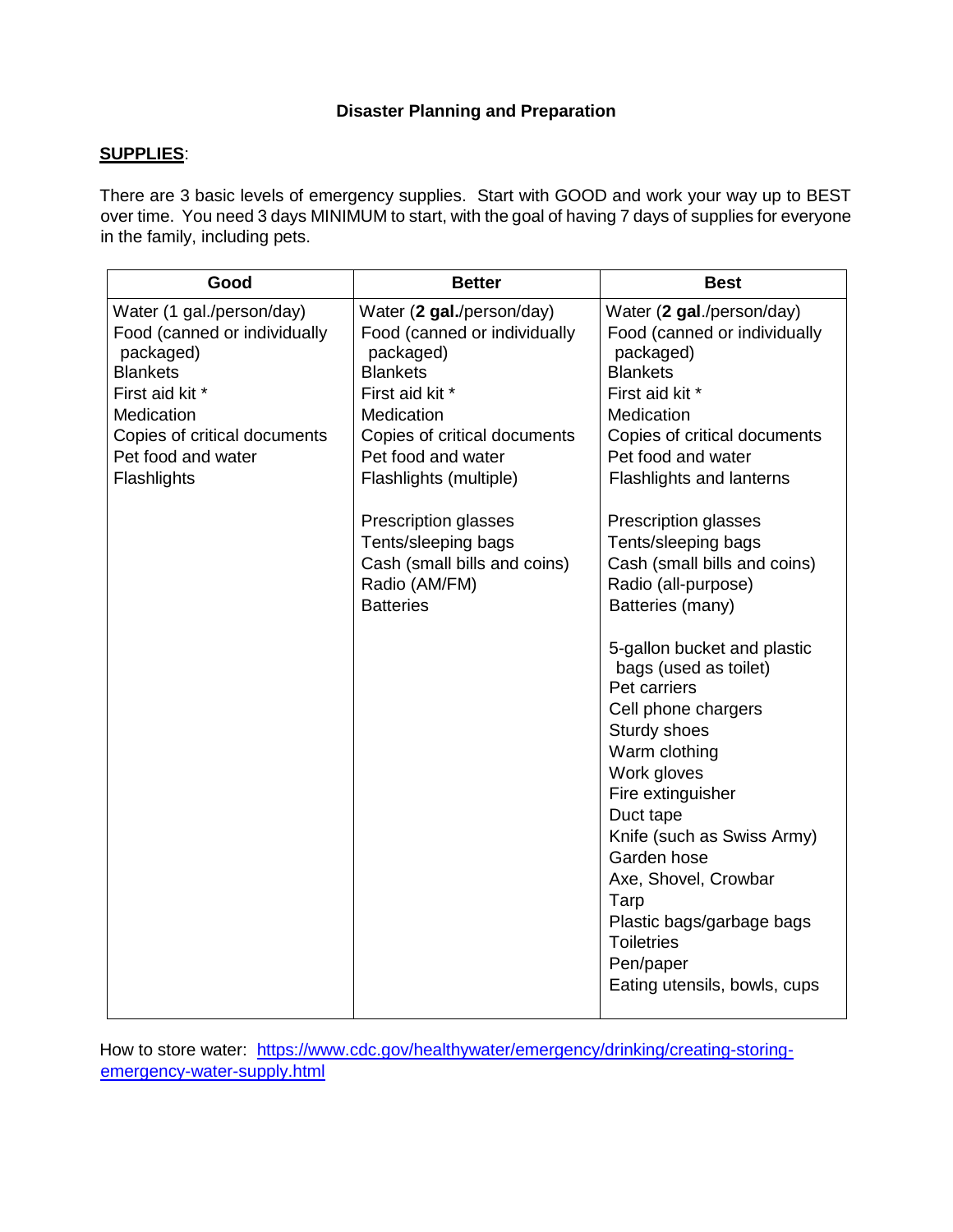\* First Aid Kits: There are small, basic ones at most drug stores for under \$10, but you will need many more supplies than this. You can find more comprehensive kits online for \$35.00 - \$150.00 at disaster supply websites. Make sure your kit has burn cream, pain relievers, antibiotic cream, and a first aid booklet. However, these items expire and will need to be replaced every 3-5 yrs.

# **BASICS**:

- Have a household plan for evacuating your home and where to meet following an earthquake
- Determine a long-distance phone contact that everyone can use to collect all your status messages. A cell phone number works best because text messages usually get through.
- Develop a checklist for determining if the house is safe to use as a shelter gas shutoff, water shutoff, risk of fire. Evaluate staying there or evacuating to another area.
- Prepare an emergency supplies kit for every person and pet in your family, enough for 3 days minimum, 7 days ideal.
- Prepare your home to survive an earthquake (secure tall objects from falling, get a structural assessment, and know how to turn off the gas, water and electricity)
- Get to know your neighbors and organize your neighborhood to support each other

### ONGOING PREPARATIONS:

- Keep cell phones charged
- Keep fuel in your car (minimum 1/3 tank, 1/2 tank desired)
- Check supplies periodically for condition and quantity
- Check the building's master water shutoff valve and gas shutoff valve for operability (they may be rusted and stuck open)

# **EVACUATION**:

One of the lessons learned from the wildfires is to prepare for a very quick evacuation, if needed. Most of these items listed are already in your disaster supply kit, so having them all in one place will save you precious time. Here are some things to consider:

ESSENTIAL ITEMS TO TAKE FOR IMMEDIATE EVACUATION

- Copies of important papers (insurance, bank info, etc.)
- Medications
- Prescription glasses/dentures
- Sleeping bags or blankets
- Wallet/purse/checkbook/credit cards/cash/identification

# ADDITIONAL ITEMS TO TAKE IF TIME PERMITS

- Food non-perishable, ready-to-eat
- Baby food/diapers
- Flashlight/extra batteries
- Change of clothing for each person
- Personal toilet articles/sanitary needs
- Recreational items: games, cards, books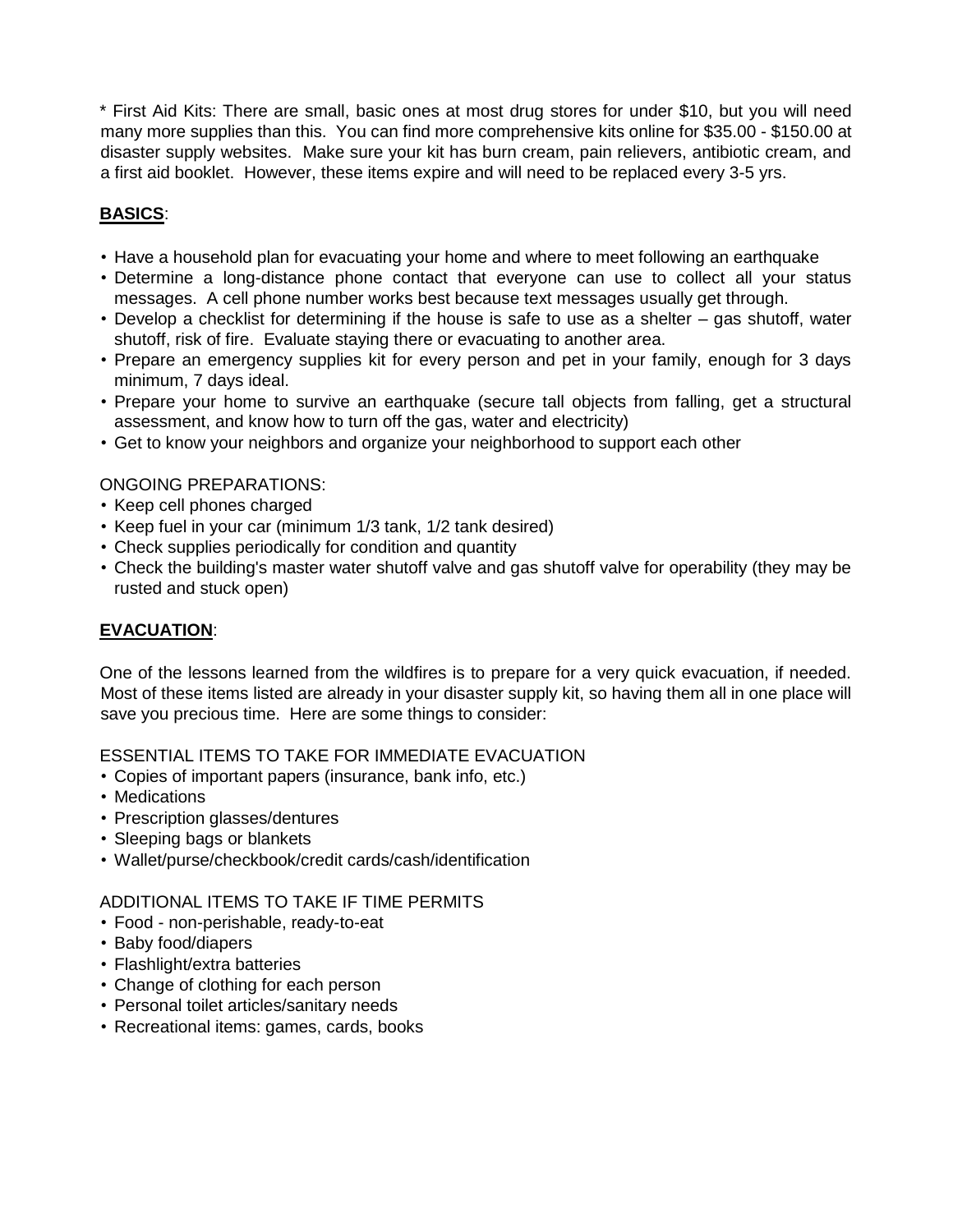ACTIONS TO TAKE FOR IMMEDIATE EVACUATION

- Disconnect all appliances except refrigerator and freezer.
- In winter, set heat thermostat to lowest setting.
- Lock all doors and windows.
- Leave an EVACUATION sign on your front door. This notifies rescuers of your evacuation.

ADDITIONAL ACTIONS TO TAKE IF TIME PERMITS

- Secure your outdoor possessions (lawn furniture, garbage cans, etc.).
- Remove or hide your valuables.
- Turn off the gas, water, and electricity before leaving.

### **ANIMALS**:

The City of Berkeley website has a section for pets: http://www.ci.berkeley.ca.us/uploadedFiles/Fire/DisasterPrepPets.pdf

Be aware that you should NEVER leave your pets in your home unless you are living with them. Have a plan to take care of your pets in all contingencies. Also be aware that most Red Cross shelters do not allow pets inside due to people with allergies. However, the Red Cross is in the process of setting up pet shelters near the people shelters so people can evacuate with their pets.

# **CERT CLASSES:**

The national program called Community Emergency Response Teams (CERT) has many courses available for people to deal with the aftermath of a major disaster. The more classes the members of a neighborhood group take for emergency prep certification, the more likely that group will receive an emergency supply cache from the City (see below).

For the available classes, go to

http://www.cityofberkeley.info/ContentDisplay.aspx?id=57314 or contact the Office of Emergency Services at (510) 981-5605 or email at oes@ci.berkeley.ca.us

# **SUPPLY CACHES:**

The City awards supply caches to neighborhood groups who qualify. This cache is NOT a food/water cache, but an emergency response cache (medical, fire, search and rescue). Go to the website for the cache application to see what your group needs to get a cache. <http://www.ci.berkeley.ca.us/DisasterCaches/>

Your group can always purchase its own supplies. Generators (5000 watt) cost around \$500\$1000. A shed costs around \$500. Medical supplies cost around \$200. Other supplies probably bring the total to around \$2000. If 20 families contributed \$100 each, your neighborhood could have its own cache.

# **MISCELLANEOUS:**

- Overall, think about what you would need for a 3-day camping trip. Make sure you have enough equipment to do that, since there is a good chance your home will be completely uninhabitable.
- Propane grills are a great way to cook food if outside your house for an extended period of time.